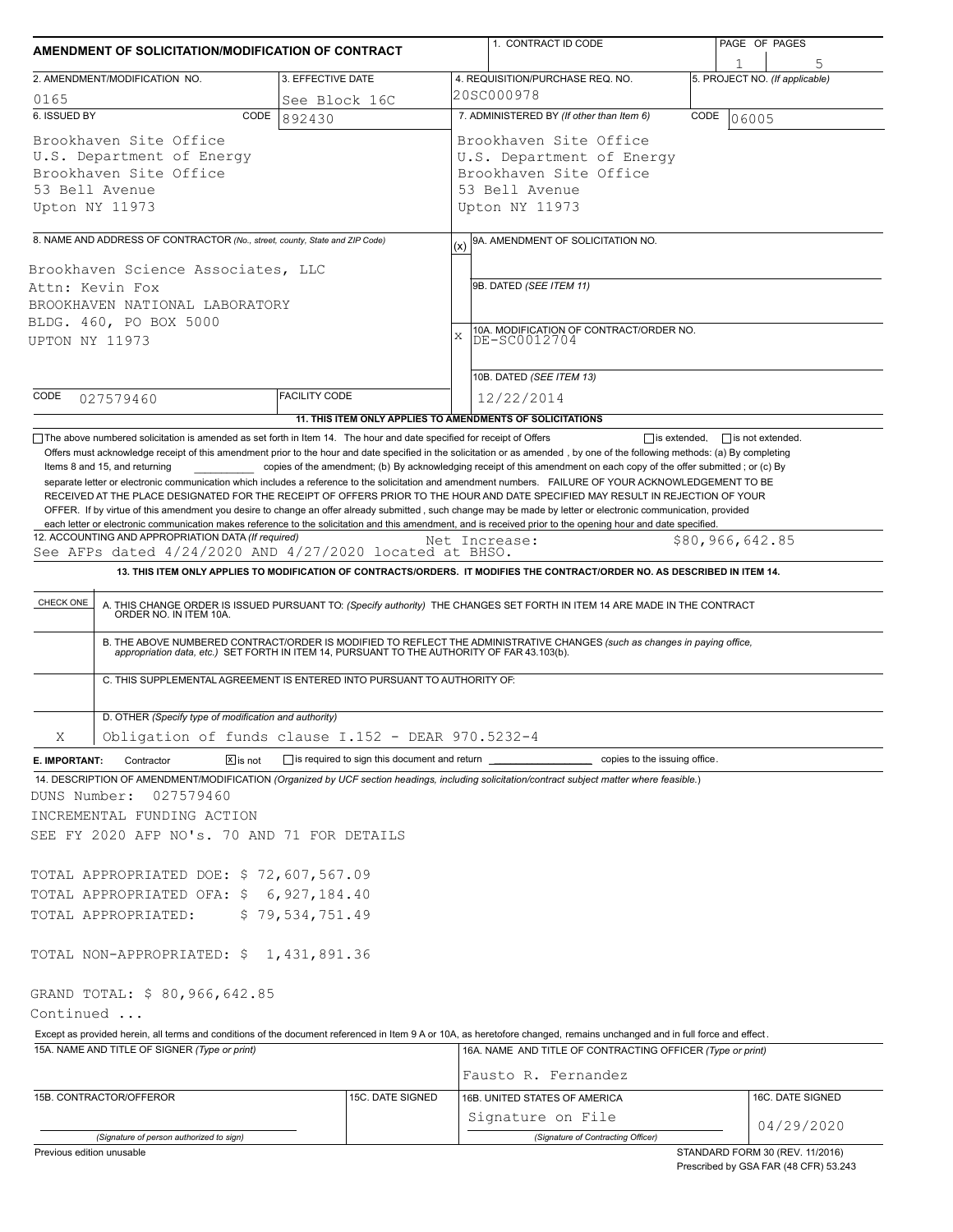**CONTINUATION SHEET** DE-SC0012704/0165 REFERENCE NO. OF DOCUMENT BEING CONTINUED **Example 20 and 20 and 20 and 20 and 20 and 20 and 20 and 20 and 20 and 20 and 20 and 20 and 20 and 20 and 20 and 20 and 20 and 20 and 20 and 20 and 20 and 20 and 20 and 20 and 20** 

NAME OF OFFEROR OR CONTRACTOR

| <b>ITEM NO.</b> | SUPPLIES/SERVICES                                                             | QUANTITY UNIT |     | UNIT PRICE | <b>AMOUNT</b> |
|-----------------|-------------------------------------------------------------------------------|---------------|-----|------------|---------------|
| (A)             | (B)                                                                           | (C)           | (D) | (E)        | (F)           |
|                 |                                                                               |               |     |            |               |
|                 | PREVIOUS CONTRACT AMOUNT: \$3,715,399,875.80                                  |               |     |            |               |
|                 | NEW CONTRACT AMOUNT:<br>\$3,796,366,518.65                                    |               |     |            |               |
|                 | INFORMATION LISTED BELOW IS AUTO-GENERATED                                    |               |     |            |               |
|                 | CONTENT BY STRIPES                                                            |               |     |            |               |
|                 | LIST OF CHANGES:                                                              |               |     |            |               |
|                 |                                                                               |               |     |            |               |
|                 | Reason for Modification: Funding Only Action                                  |               |     |            |               |
|                 | Total Amount for this Modification: \$80,966,642.85                           |               |     |            |               |
|                 | New Total Amount for this Version:                                            |               |     |            |               |
|                 | \$3,796,366,518.65                                                            |               |     |            |               |
|                 | New Total Amount for this Award: \$3,796,366,518.65                           |               |     |            |               |
|                 | Obligated Amount for this Modification:                                       |               |     |            |               |
|                 | \$80,966,642.85                                                               |               |     |            |               |
|                 | New Total Obligated Amount for this Award:                                    |               |     |            |               |
|                 | \$3,796,366,518.65                                                            |               |     |            |               |
|                 | CHANGES FOR LINE ITEM NUMBER:<br>$\overline{1}$                               |               |     |            |               |
|                 | Description changed from Management & Operating                               |               |     |            |               |
|                 | Contract for the operations of Brookhaven                                     |               |     |            |               |
|                 | National Laboratory to Management & Operating                                 |               |     |            |               |
|                 | Contract for the operations of Brookhaven                                     |               |     |            |               |
|                 | National Laboratory                                                           |               |     |            |               |
|                 |                                                                               |               |     |            |               |
|                 | COVID-19 - \$480,000 - Molecular design and                                   |               |     |            |               |
|                 | analysis to inform therapeutics related to                                    |               |     |            |               |
|                 | COVID-19                                                                      |               |     |            |               |
|                 | COVID-19 - \$150,000 - Manufacturing Science for                              |               |     |            |               |
|                 | Innovations in Medical Supply Chains<br>COVID-19 - \$2,350,000 - Light Source |               |     |            |               |
|                 | Extraordinary Operations in Response to COVID-19                              |               |     |            |               |
|                 |                                                                               |               |     |            |               |
|                 | TOTAL COVID-19 FUNDS - \$2,980,000                                            |               |     |            |               |
|                 | Total Amount changed from \$3,715,399,875.80 to                               |               |     |            |               |
|                 | \$3,796,366,518.65                                                            |               |     |            |               |
|                 | Obligated Amount for this Modification:                                       |               |     |            |               |
|                 | \$80,966,642.85                                                               |               |     |            |               |
|                 | CHANGES FOR DELIVERY LOCATION: 06005                                          |               |     |            |               |
|                 | Amount changed from \$3,715,399,875.80 to                                     |               |     |            |               |
|                 | \$3,796,366,518.65                                                            |               |     |            |               |
|                 |                                                                               |               |     |            |               |
|                 | NEW ACCOUNTING CODE ADDED:                                                    |               |     |            |               |
|                 | Account code:                                                                 |               |     |            |               |
|                 | See AFP dated 04-24-2020 located at BHSO.                                     |               |     |            |               |
|                 | [Non-Appropriated]                                                            |               |     |            |               |
|                 | Fund 00000                                                                    |               |     |            |               |
|                 | Appr Year 0000                                                                |               |     |            |               |
|                 | Continued                                                                     |               |     |            |               |
|                 |                                                                               |               |     |            |               |
|                 |                                                                               |               |     |            |               |
|                 |                                                                               |               |     |            |               |
|                 |                                                                               |               |     |            |               |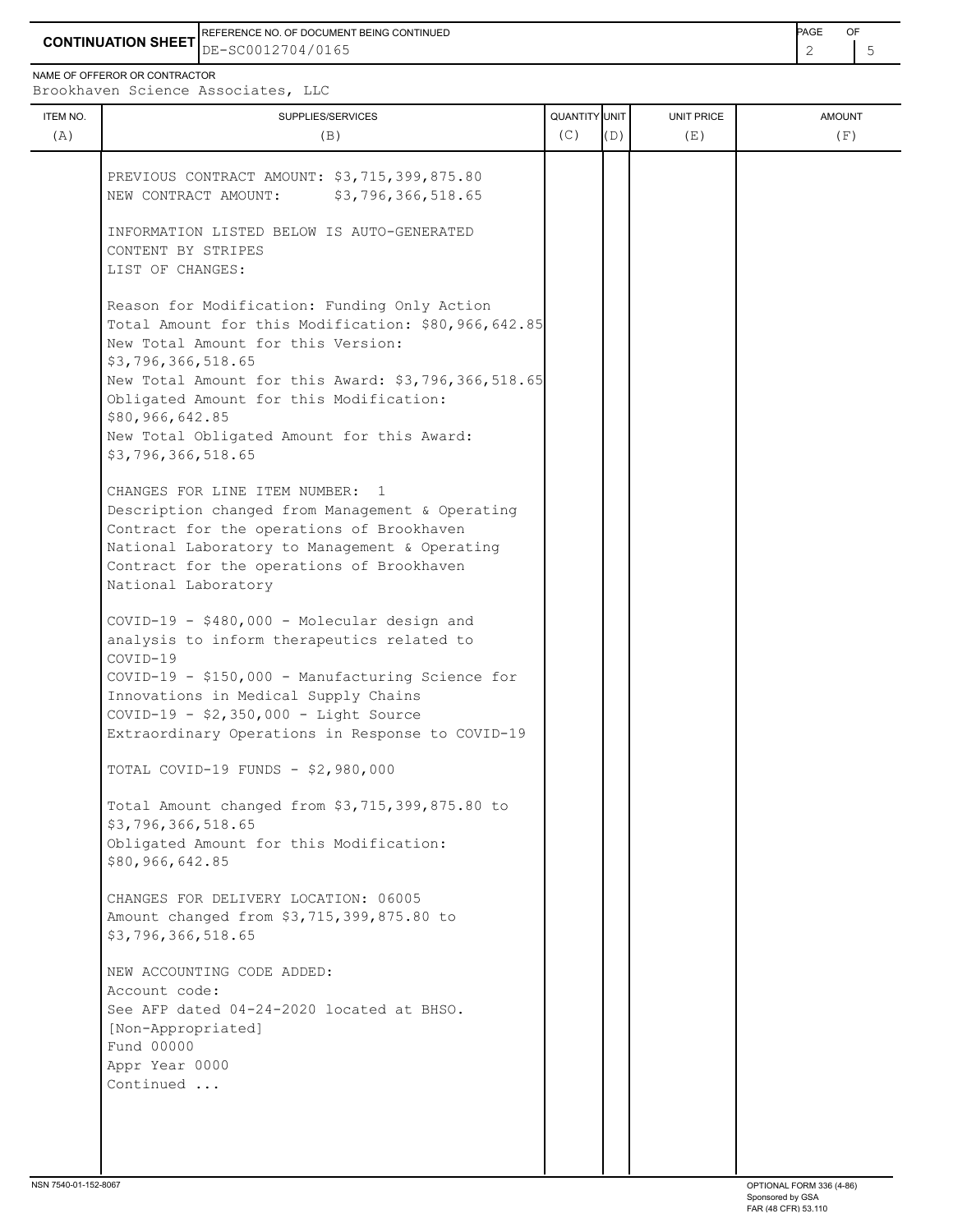**CONTINUATION SHEET** DE-SC0012704/0165 REFERENCE NO. OF DOCUMENT BEING CONTINUED

NAME OF OFFEROR OR CONTRACTOR

| ITEM NO. | SUPPLIES/SERVICES                         | <b>QUANTITY</b> UNIT |     | UNIT PRICE | <b>AMOUNT</b> |
|----------|-------------------------------------------|----------------------|-----|------------|---------------|
|          | (B)                                       | (C)                  | (D) | (E)        | (F)           |
|          | Allottee 00                               |                      |     |            |               |
|          | Reporting Entity 000000                   |                      |     |            |               |
|          | Object Class 00000                        |                      |     |            |               |
|          | Program 0000000                           |                      |     |            |               |
|          | Project 0000000                           |                      |     |            |               |
|          | WFO 0000000                               |                      |     |            |               |
|          | Local Use 0000000                         |                      |     |            |               |
|          | Quantity: 0                               |                      |     |            |               |
|          | Amount: \$1,431,891.36                    |                      |     |            |               |
|          | Percent: .03772                           |                      |     |            |               |
|          | Subject To Funding: N                     |                      |     |            |               |
|          | Payment Address:                          |                      |     |            |               |
|          |                                           |                      |     |            |               |
|          | Payment - Direct Payment                  |                      |     |            |               |
|          | from U.S. Dept of Treasury                |                      |     |            |               |
|          |                                           |                      |     |            |               |
|          | NEW ACCOUNTING CODE ADDED:                |                      |     |            |               |
|          | Account code:                             |                      |     |            |               |
|          | See AFP dated 04-24-2020 located at BHSO. |                      |     |            |               |
|          | [Appropriated]                            |                      |     |            |               |
|          | Fund 00000                                |                      |     |            |               |
|          |                                           |                      |     |            |               |
|          | Appr Year 0000                            |                      |     |            |               |
|          | Allottee 00                               |                      |     |            |               |
|          | Reporting Entity 000000                   |                      |     |            |               |
|          | Object Class 00000                        |                      |     |            |               |
|          | Program 0000000                           |                      |     |            |               |
|          | Project 0000000                           |                      |     |            |               |
|          | WFO 0000000                               |                      |     |            |               |
|          | Local Use 0000000                         |                      |     |            |               |
|          | Quantity: 0                               |                      |     |            |               |
|          | Amount: \$61,616,114.09                   |                      |     |            |               |
|          | Percent: 1.62303                          |                      |     |            |               |
|          | Subject To Funding: N                     |                      |     |            |               |
|          | Payment Address:                          |                      |     |            |               |
|          | Payment - Direct Payment                  |                      |     |            |               |
|          | from U.S. Dept of Treasury                |                      |     |            |               |
|          |                                           |                      |     |            |               |
|          |                                           |                      |     |            |               |
|          | NEW ACCOUNTING CODE ADDED:                |                      |     |            |               |
|          | Account code:                             |                      |     |            |               |
|          | See AFP Dated 04/27/2020 located at BHSO  |                      |     |            |               |
|          | [Appropriated]                            |                      |     |            |               |
|          | Fund 00000                                |                      |     |            |               |
|          | Appr Year 0000                            |                      |     |            |               |
|          | Allottee 00                               |                      |     |            |               |
|          | Reporting Entity 000000                   |                      |     |            |               |
|          | Object Class 00000                        |                      |     |            |               |
|          | Program 0000000                           |                      |     |            |               |
|          |                                           |                      |     |            |               |
|          | Project 0000000                           |                      |     |            |               |
|          | WFO 0000000                               |                      |     |            |               |
|          | Continued                                 |                      |     |            |               |
|          |                                           |                      |     |            |               |
|          |                                           |                      |     |            |               |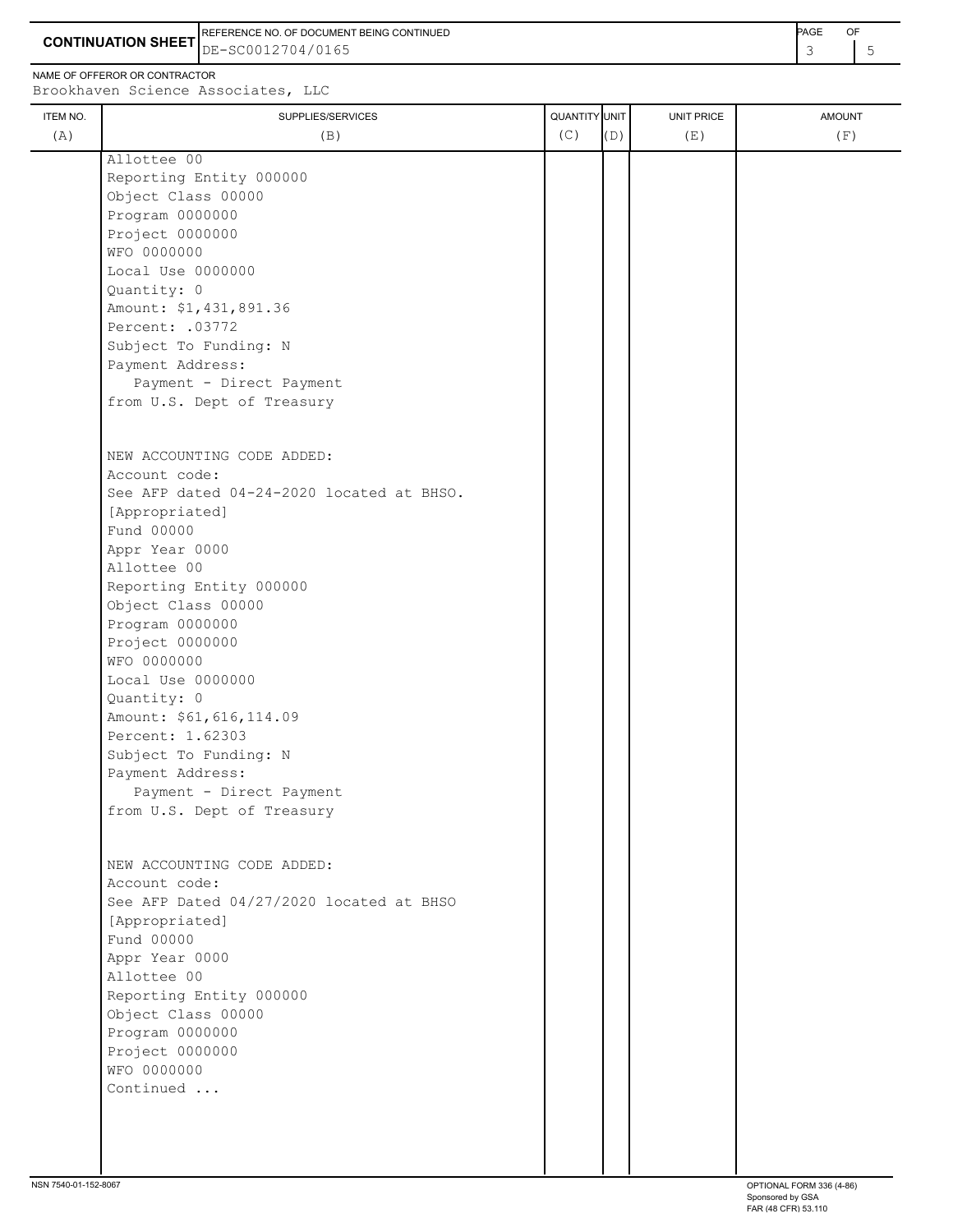**CONTINUATION SHEET** DE-SC0012704/0165 REFERENCE NO. OF DOCUMENT BEING CONTINUED **AGE ACCUMENT ACCUMENT OF A CONTINUED** 

NAME OF OFFEROR OR CONTRACTOR

| (A) |                                           | QUANTITY UNIT |     | UNIT PRICE | <b>AMOUNT</b> |
|-----|-------------------------------------------|---------------|-----|------------|---------------|
|     | (B)                                       | (C)           | (D) | (E)        | (F)           |
|     | Local Use 0000000                         |               |     |            |               |
|     | Quantity: 0                               |               |     |            |               |
|     | Amount: \$8,011,453.00                    |               |     |            |               |
|     | Percent: .21103                           |               |     |            |               |
|     | Subject To Funding: N                     |               |     |            |               |
|     | Payment Address:                          |               |     |            |               |
|     | Payment - Direct Payment                  |               |     |            |               |
|     | from U.S. Dept of Treasury                |               |     |            |               |
|     |                                           |               |     |            |               |
|     | NEW ACCOUNTING CODE ADDED:                |               |     |            |               |
|     | Account code:                             |               |     |            |               |
|     | See AFP Dated 04/24/2020 located at BHSO. |               |     |            |               |
|     | [Appropriated]                            |               |     |            |               |
|     | Fund 00000                                |               |     |            |               |
|     | Appr Year 0000                            |               |     |            |               |
|     | Allottee 00                               |               |     |            |               |
|     | Reporting Entity 000000                   |               |     |            |               |
|     | Object Class 00000                        |               |     |            |               |
|     | Program 0000000                           |               |     |            |               |
|     | Project 0000000                           |               |     |            |               |
|     | WFO 0000000                               |               |     |            |               |
|     | Local Use 0000000                         |               |     |            |               |
|     | Quantity: 0                               |               |     |            |               |
|     | Amount: \$2,980,000.00                    |               |     |            |               |
|     | Percent: .0785                            |               |     |            |               |
|     | Subject To Funding: N                     |               |     |            |               |
|     | Payment Address:                          |               |     |            |               |
|     | Payment - Direct Payment                  |               |     |            |               |
|     | from U.S. Dept of Treasury                |               |     |            |               |
|     |                                           |               |     |            |               |
|     | NEW ACCOUNTING CODE ADDED:                |               |     |            |               |
|     | Account code:                             |               |     |            |               |
|     | See AFP dated 04-24-2020 located at BHSO  |               |     |            |               |
|     | Fund 00000                                |               |     |            |               |
|     | Appr Year 0000                            |               |     |            |               |
|     | Allottee 00                               |               |     |            |               |
|     | Reporting Entity 000000                   |               |     |            |               |
|     | Object Class 00000                        |               |     |            |               |
|     | Program 0000000                           |               |     |            |               |
|     | Project 0000000                           |               |     |            |               |
|     | WFO 0000000                               |               |     |            |               |
|     | Local Use 0000000                         |               |     |            |               |
|     | Quantity: 0                               |               |     |            |               |
|     | Amount: \$6,927,184.40                    |               |     |            |               |
|     | Percent: .18247                           |               |     |            |               |
|     | Subject To Funding: N                     |               |     |            |               |
|     | Payment Address:                          |               |     |            |               |
|     | Payment - Direct Payment                  |               |     |            |               |